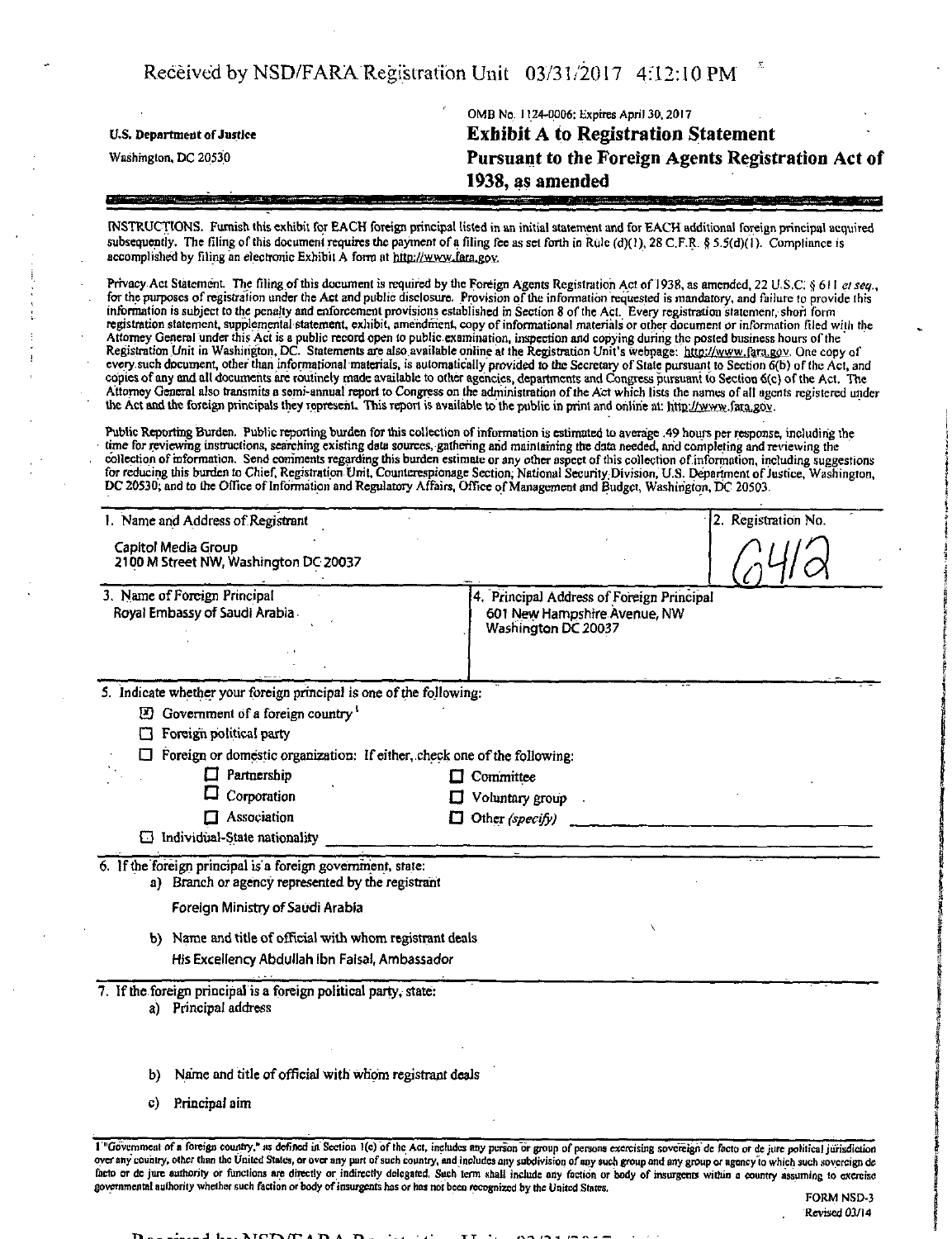8. If the foreign principal is not a foreign government or a foreign political party:

a) State the nature of the business or activity of this foreign principal.

| b) Is this foreign principal:                                                                   |                      |
|-------------------------------------------------------------------------------------------------|----------------------|
| Supervised by a foreign government, foreign political party, or other foreign principal         | $Yes \Box No \Box$   |
| Owned by a foreign government, foreign political party, or other foreign principal              | $Yes \Box No \Box$   |
| Directed by a foreign government, foreign political party, or other foreign principal           | Yes $\Box$ No $\Box$ |
| Controlled by a foreign government, foreign political party, or other foreign principal         | Yes $\Box$ No $\Box$ |
| Financed by a foreign government, foreign political party, or other foreign principal           | Yes $\Box$ No $\Box$ |
| Subsidized in part by a foreign government, foreign political party, or other foreign principal | Yes $\Box$ No $\Box$ |

*9. Explain fully all items answered "Yes" in Item 8(b). (Ifadditional space is needed, a full insert page must be used.)* 

10. If the foreign principal is an organization and is not owned or controlled by a foreign government, foreign political party or other foreign principal, state who owns and controls it.

## **EXECUTION**

In accordance with 28 U.S.C. § 1746, the undersigned swears or affirms under penalty of perjury that he/she has read the information set forth in this Exhibit A to the registration statement and that he/she is familiar with the contents thereof and that such contents are in their entirety true and accurate to the best of his/her knowledge and belief.

| Date of Exhibit A Name and Title |                    |          | Signature         |  |
|----------------------------------|--------------------|----------|-------------------|--|
| $31$ March 2017                  | JAMES KEVIN WHOLEY | ATTORNEY | Sama Kavin Wholes |  |

 $\mathbf D$  and i i of  $\mathbf I$  is a  $\mathbf I$  if  $\mathbf I$  if  $\mathbf I$  if  $\mathbf I$  if  $\mathbf I$  if  $\mathbf I$  is in its in its in its in its in its in its in its in its in its in its in its in its in its in its in its in its in its in its in it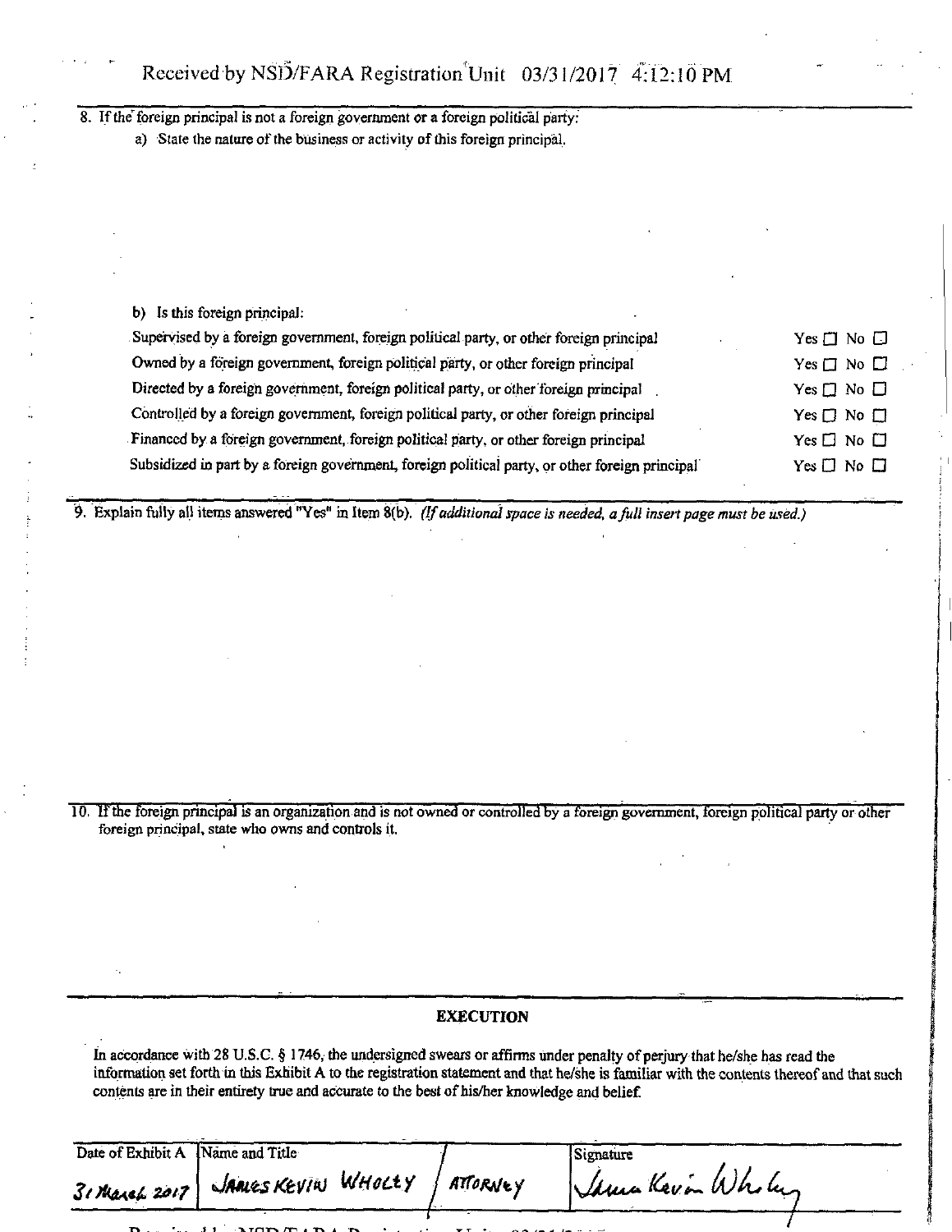OMB No. 1124-0004; Expires April 30, 2017 **ns. Department of Justice Exhibit B to Registration Statement Washington, DC 2Q530 Pursuant to the Foreign Agents Registration Act of 1938, as amended** 

WSTRUCTTONS. A registrant must furnish as an Exhibit B copies of each written agreement and the terms and conditions of each oral agreement with his foreign principal, including all modifications of such agreements, or, where no contract exists, a full statement of all the circumstances by reason of which the registrant is acting as an agent of a foreign principal. Compliance is accomplished by filing an electronic Exhibit B form at http://www.faca.gov

Privacy Act Statement. The filing of this document is required for the Foreign Agents Registration Act of 1938, as amended, 22 U.S.C. § 611 et seq., for the purposes of registration under the Act and public disclosure. Provision of the mformation requested is mandatory, and failure to provide the information is subject to the penalty and enforcement provisions established in Section 8 of the Act, Every registration statement, short form registration statement, supplemental statement, exhibit, amendment, copy of informational materials or other document or information filed with the Attorney General under this Act is a public record open to public examination, inspection and copying during the posted business hours ofthe Registration Unit in Washington, DC. Statements are also available online at the Registration Unit's webpage: Mtp://www.fara.gov. One copy of every such document, other than informational materials, is automatically provided to the Secretary of State pursuant to Section 6(b) of the Act, and copies of any and all documents are routinely made available to other agencies, departments and Congress pursuant to Section 6(c) of the Act. The Attorney General also transmits a semi-annual report to Congress on the administration of the Act which lists the names of all agents registered under the Act and the foreign principals they represent. This report is available to the public in print and online at: http://www.fara.gov.

Public Reporting Burden. Public reporting burden for this collection of information is estimated to average .33 hours per response, including the time for reviewing instructions, searching existing data sources, gathering and maintaining the data needed, and completing and reviewing the collection of information. Send commentsregarding this burden estimate or any other aspect of this collection of information, including suggestions for reducing this burden to Chief, Registration Unit, Counterespionage Section, National Security Division, U.S. Department of Justice, Washington, DC 20530; and to the Office of Information and Regulatory Affairs, Office of Management and Budget, Washington, DC 20503.

| 1. Name of Registrant | 2. Registration No. |  |
|-----------------------|---------------------|--|
| Capitol Media Group   |                     |  |

3. Name of Foreign Principal

Royal Embassy of Saudi Arabia

Check Appropriate Box:

- 4.  $\Box$  The agreement between the registrant and the above-named foreign principal is a formal written contract. If this box is checked, attach a copy of the contract to this exhibit
- 5.  $\Box$  There is no formal written contract between the registrant and the foreign principal. The agreement with the above-named foreign principal has resulted from an exchange of correspondence. If this box is checked, attach a copy of all pertinent correspondence, including a copy of any initial proposal which has been adopted by reference in such correspondence.
- 6.  $[**E**]$  The agreement or understanding between the registrant and the foreign principal is the result of neither a formal written contract nor an exchange of correspondence between the parties, tf this box is checked, give a complete description below of the terras and conditions of the oral agreement or understanding, its duration, the fees and expenses, if any, to be received
- 7. Describe felly the nature and method of performance of the above indicated agreement or understanding.

Registrant agreed to contact US service veterans interested in obtaining and providing information regarding the "Justice Against Supporters of Terrorism Act"; to schedule informational appointments for them with appropriate members of Congress and/or their staffs; and arrange travel and lodging for such persons to travel to Washington for these visits. The visits were to be arranged in groups, for the sake of coherence, efficiency and impact Individuals in the groups were not compensated beyond payment of expenses, within the agreed limits.

In return, the Royal Embassy of Saudi Arabia agreed to reimburse the expenses of such travel and lodging to an extent not to exceed \$3,00. per traveler; and to pay Registrant a service and administrative fee of \$30,000 per group.